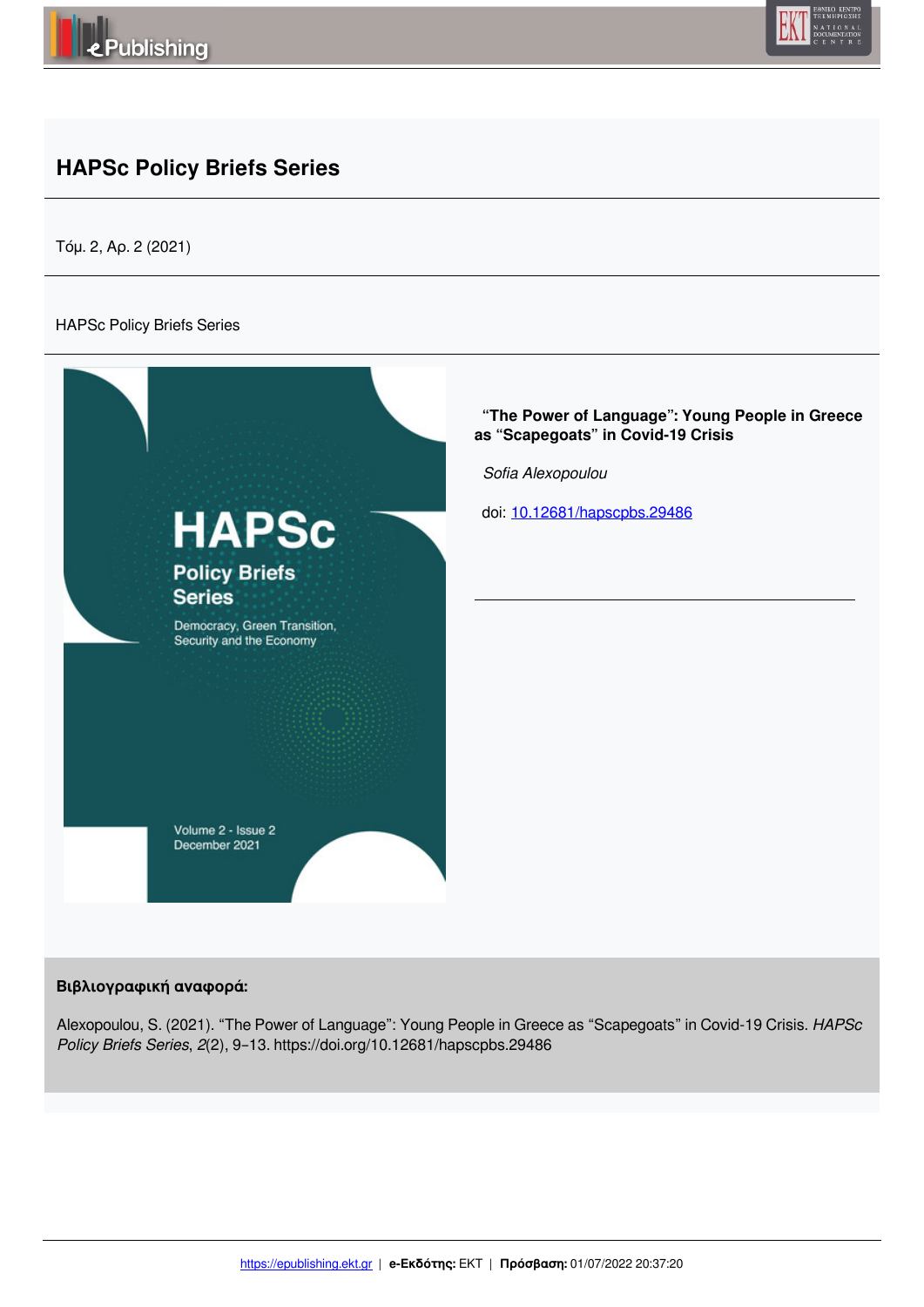

# **"The Power of Language": Young People in Greece as "Scapegoats" in Covid-19 Crisis<sup>1</sup>**

## Sofia Alexopoulou<sup>2</sup>

#### **Abstract**

Governments around the globe take measures to protect citizens against the coronavirus threat. At the end of the day, security becomes a top priority issue and therefore is included in almost every policy agenda. In light of this, some governments seem to victimize certain social groups when they are incapable of addressing successfully the health crisis of Covid-19. An indicative example is the Greek government's tactic (New Democracy Party) to blame young people for the spread of the virus, while the real 'culprit', according to some (Tziantzi & Papadopoulou, 2020), was the restart of tourist industry that resulted in a sharp rise of the Corona incidents. In doing so, language was the key 'vehicle' for this purpose along with statistical numbers, but the latter is a whole different discussion that this paper is not going to open. On the contrary, this paper constitutes a problematization on the usage of language for political reasons. Language is not a neutral tool but plays the games of political elites, while it has the power to create new scapegoats. Is this a wise political choice when Greek society encounters so many problems related to the Covid-19 pandemic? Logical reasoning says no. Will young people be the only exception to this rule? Certainty not, today new scapegoats come into light: citizens who refuse to be vaccinated and/or the sprayed' ones.

**Keywords**: language; ruling party; young individuals; scapegoats; victimization; coronavirus.

#### **Introduction**

Amidst the Covid-19 pandemic, the language played and continues to play a key role in describing the daunting reality. A series of new terms invaded our vocabulary literally 'overnight' for describing the unprecedented health crisis. The barrage of words was immense such as "lockdown", "herd immunity", "social distancing" and so on. It was even developed a special dictionary dedicated to the Covid-19 that was released in Greek (Katsoyannou & Stefanidou, 2020). Very indicative is the phrase of Marianna Katsoyannou, Associate Professor in the Department of General Linguistics at Cyprus University, during an online seminar under the title "*Public Language in the Era of the Pandemic* " that has been organized by the Laboratory for the Study of Social Issues, Media and Education, at the University of Ioannina: "*the (linguistic) communication, the terminology, and the translation were suddenly matters of life and death*" (Katsoyannou, 2021).

Taking this comment into account, the Greek government together with other important stakeholders such as some members of the medical community, treated the language as a 'vehicle' that was aimed

<sup>&</sup>lt;sup>1</sup> To cite this paper in APA style: Alexopoulou, S. (2021). "The Power of Language": Young People in Greece as "Scapegoats" in Covid-19 Crisis. *HAPSc Policy Briefs Series, 2*(2), 9-13. DOI: 10.12681/hapscpbs.29486

<sup>2</sup> Sofia Alexopoulou is Ph.D. Candidate in Political Science at Örebro University, Sweden.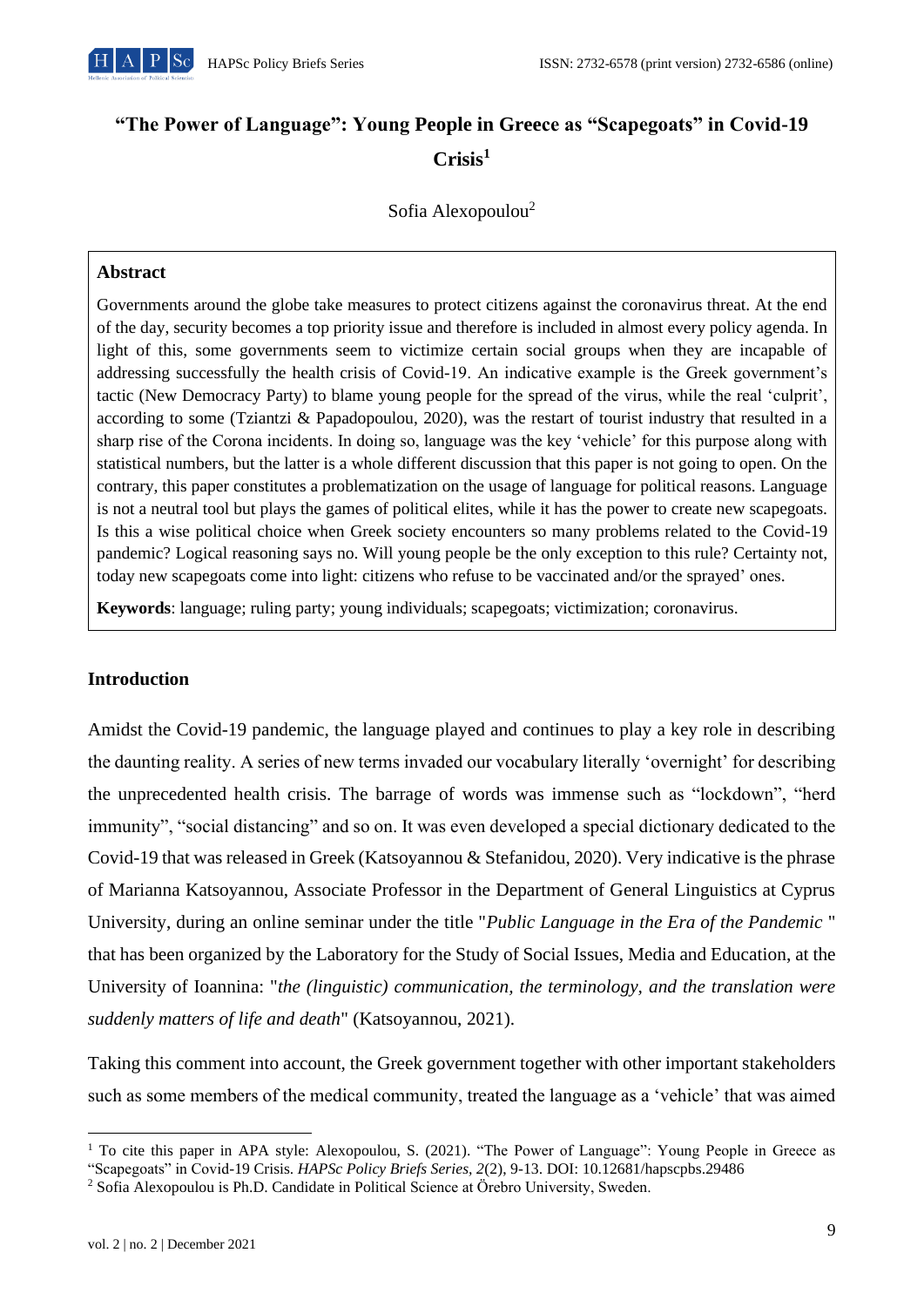

not only to inform citizens about the new virus (see the Press releases circulated by the Greek Ministry of Health), but also to create new scapegoats. The paper at hand offers to the reader a critical reflection on how the ruling party attempted to victimize young people, as a social group, with the usage of language to hide its failure(s) in handling the Covid crisis. The victimization of young individuals took place mostly in the first year (2020) of the pandemic in Greece. At this point, it is worth mentioning that my intention as a researcher is not to exercise a critique against the government in place. By contrast, what needs to be highlighted is that language is not neutral but is 'colored' by the state authorities for the promotion of certain political aims. Language influences greatly the public opinion and turns social groups against each other.

## **Opening Up the 'Language Fan' for victimizing Young People in Greece**

The victimization of young people makes part of the so-called "blame game" to establish a common enemy (social automation), who is going to support the political system and the dominant political rhetoric. In this 'game' the Mass Media participate actively and tend to formulate public opinion with the usage of evaluating judgments and characterizations, often produced in an arbitrary way. In this section, the public statements of members of the government and not only, are presented in bold (the author used bold for adding emphasis and the translation was conducted from Greek to the English language). These statements seek to construct the profile of young people and have a very didactic tone. In particular:

"*The basic cause of (virus) diffusion was the entertainment of young people*" (Naftemporiki, 2020a).

Mr. Kyriakos Mitsotakis, Prime Minister.

"*This is not a critique, but young people are more susceptible to such behavior (entertainment), but this is just a judgment. I am getting the accusation by the opposition that you victimize young individuals as if they are completely irresponsible and beyond criticism*" (Samara, 2020).

Mr. Kyriakos Mitsotakis, Prime Minister.

"*I want to make a special appeal to young people, to young children. I am also a parent having kids at this age, 17, 23, and 22, I know the carelessness of this age. But please, I have an appeal to make: Protect yourselves, you are not invulnerable, and particularly those who are not invulnerable are your parents and your grandfathers and your grandmothers*" (Euronews, 2020).

Mr. Kyriakos Mitsotakis, Prime Minister.

"*I make for once more an appeal to the young individuals and the citizens who do not follow the basic measures of individual protection, masks, hygiene rules, security distances, to consider their responsibilities against the vulnerable groups, the rest of the citizens who live in the country*" (Rigopoulos, 2020).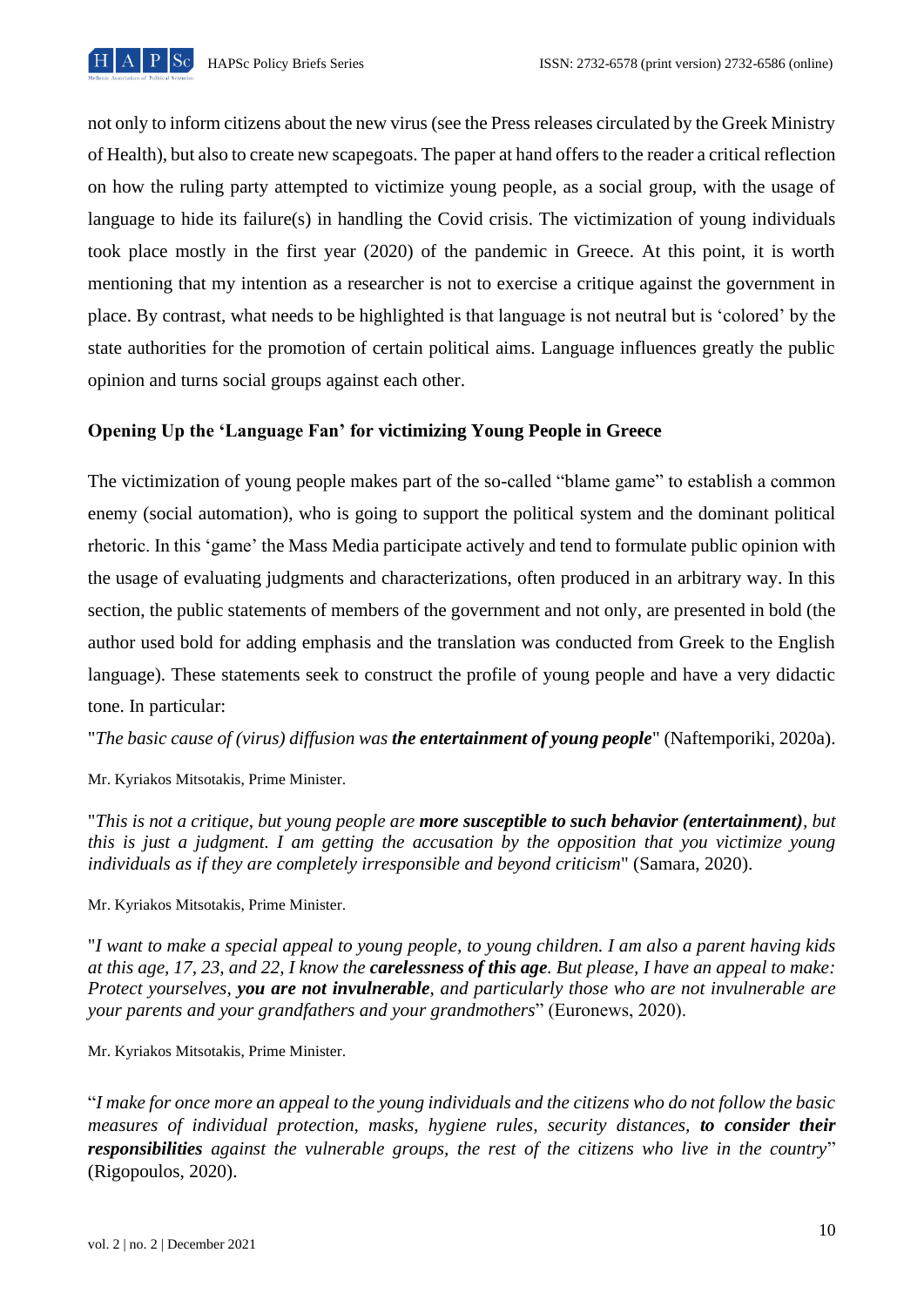

Mr. Vasilis Kikilias, Minister Health.

"As a society, we are facing a danger: a sanitary rupture between generations. **The young people** *have been accused as irresponsible, the young were victimized for the spread of virus ...* " (Naftemporiki, 2020b).

Mr . Alexis Tsipras, Opposition's Leader (SYRIZA).

"*Until now, the young people were to blame, now the older people are to blame, as long as people do not understand how useless Mr. Mitsotakis himself is*" (Newsit, 2021).

Mr. Nassos Iliopoulos, spokesman of SYRIZA.

"*The students are responsible for the spread, critical are the following 10 days*" (THETOC, 2020)

Experts on coronavirus in Thessaloniki.

"*The irresponsible behavior of young people is paid by older adults*" (Skai, 2020)

Mr. Nikos Sypsas, Infectious Diseases Specialist.

"*It's young individuals who are indifferent to the protection and safety measures that we have proposed and we say repeatedly*" (Newsbomb, 2020)

Mr. Nikos Sypsas, Infectious Diseases Specialist.

"*We have said scientifically that the mask and the distances will lower the number of cases. Unfortunately, not all understand that. The gatherings continue in the evenings. Nobody said that young people can not go out. Let's go out in a group of four people, let's wear a mask, and let's sit to chat. It is not possible to watch what we are watching every night...Let's consider their families*" (Ethnos, 2020)

Mrs. Matina Pagoni, Chairman of the Association of Doctors of Hospitals of Athens and Piraeus.

"*Another important source of infection is the irresponsible young people who, for a drink or a date, they stand close to each other, without distances, without a mask in bars or parks, they do not care about their grandparents: they say, come on, it's a simple flu, the capitalists and the journalists fabricate everything*" (To Vima, 2020)

Mr. Achilleas Gravanis, Professor of Pharmacology at the Medical School of the University of Crete and researcher at the Institute of Molecular Biology & Biotechnology of Institute of Technology and Research.

To sum up, using the conventional content analysis approach (Hsieh & Shannon, 2005), I analyzed the previous speech statements. The dominant depiction of young people in Greece is described as follows: they are "irresponsible", they are "carelessness", they are "responsible for the spread", they feel "invulnerable", they do not "understand" the seriousness of the situation, they are "indifferent to the protection and safety measures", while they are interested only in their "entertainment" and not in protecting their "families"/"grandparents". Unquestionably, the crisis of coronavirus was an excellent 'opportunity' for disorienting the public opinion in an attempt of the Greek government to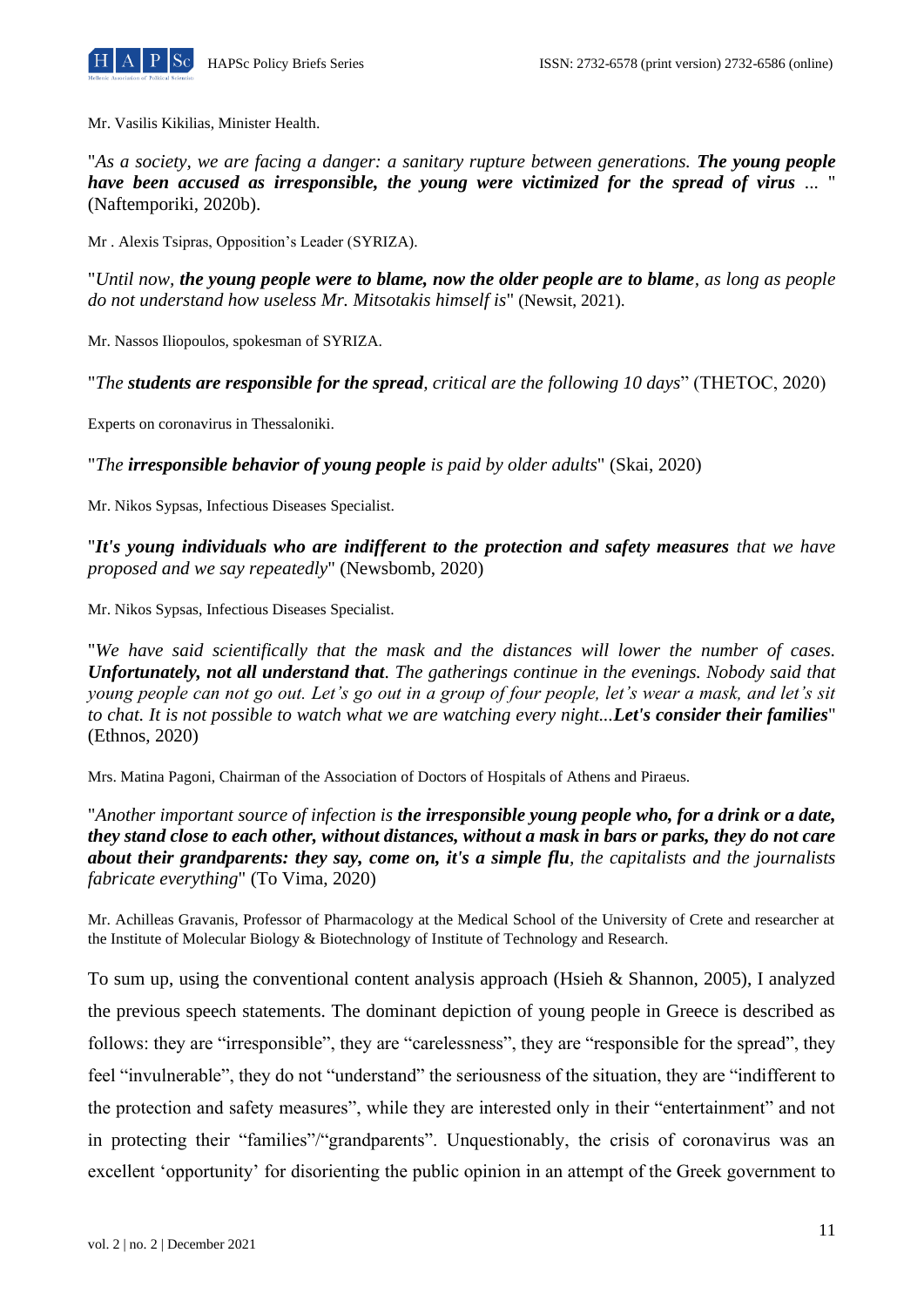

overlook its collective and individual responsibilities for the management of this pandemic (read more on this subject in the paper of Alexopoulou & Pavli, 2021). However, the reality is completely different. According to recently published research, it has been discovered that young people are not irresponsible against the coronavirus, but around 83% of them follow strictly the measures (Protothema, 2020).

#### **Conclusions**

Indisputably, young people in Greece were victimized harshly. It is often said that young people represent 'the future of Greece' and suddenly they are demonized as 'destructive forces' because of their 'reckless' behavior to demand a few moments of entertainment. Conversely, throughout the economic crisis of 2009, the young people were depicted as a 'valuable resource'. The dominant narrative back then was that several foreign countries were taking advantage of the Greek youth, which displayed a very high level of qualifications/skills, to support their labor sector. As a consequence, the phenomenon of "brain drain" was emerged. Today, young people are a 'dangerous burden' to the governmental plans for tackling the pandemic, while it is silenced deliberately and systematically that the individual responsibility has nothing to do with the age factor. Everything else falls into the category of political fantasies that concentrate on an aggressive and constructed political discourse targeted against young people.

All in all, the point highlighted by Mrs. Tsitsanoudi - Mallidou is correct, when she said that in the context of the Covid pandemic the "*language was manipulating and has been manipulated*" (Tsitsanoudi-Mallidou, 2021). This is the case of young individuals in Greece. Experience has shown that once such tactics are put into practice, it is only a matter of time until the next 'victim' is chosen. At present day, the victimization has been transferred into citizens who refuse to be vaccinated and/or are characterized as 'sprayed' because they often embrace conspiracy theories to justify their choice to remain unvaccinated. What can be done at the policy level (policy recommendation)? The Greek policymakers have to stop playing the "blame game" against vulnerable groups because social unrest and divisions can probably cause more problems than they solve. It is a very critical moment to stand all united -as a society- against this lethal, invisible virus that disrupted our 'normal' life. Any other practice is not only dangerous but also follows the logic of irresponsible politics, something intolerable for a country that wishes to call itself a modern representative democracy.

#### **References**

Alexopoulou, S. & Pavli, A. (2021). Responsible Citizens against an Irresponsible State: The Case of Greece amidst the COVID-19 Pandemic. *HAPSc Policy Briefs Series*, 2(1), 9-16.